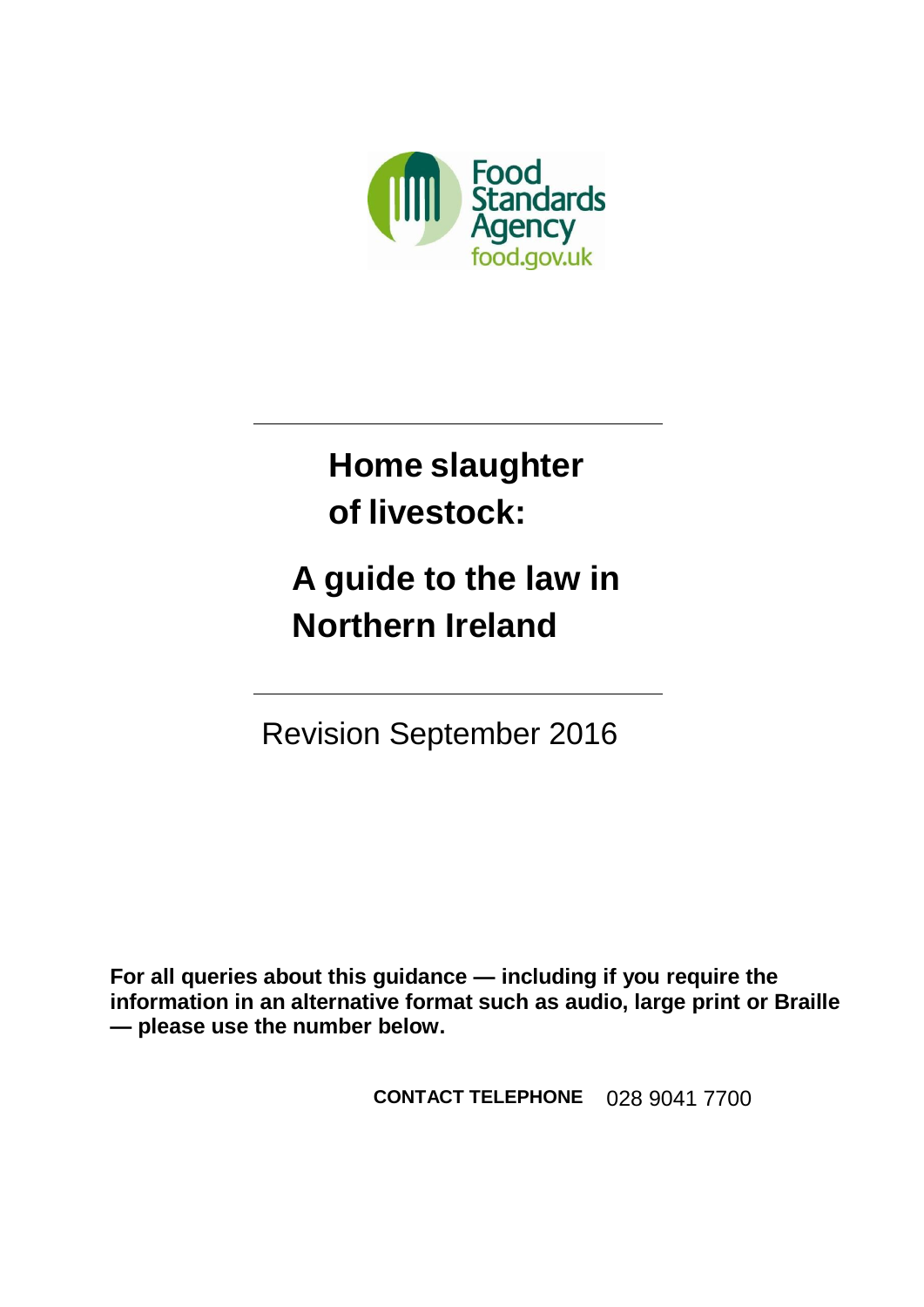

# **Summary**

| Intended audience:                          | Who is this guidance for?<br>Keepers of livestock<br><b>Enforcement Authorities</b>                                                         |  |
|---------------------------------------------|---------------------------------------------------------------------------------------------------------------------------------------------|--|
| <b>Which UK nations</b><br>does this cover? | Northern Ireland only. Parallel guidance applies in<br>England, Wales and Scotland.                                                         |  |
| <b>Purpose:</b>                             | To provide information on the law covering the home<br>slaughter of livestock.                                                              |  |
| Legal status:                               | This guidance is intended to explain clearly the legal<br>requirements of EU and national legislation relating to TSEs<br>and meat hygiene. |  |
| Key words                                   | Food law, monitoring and controls<br>Hygiene and food safety<br><b>Meat and livestock</b>                                                   |  |
| <b>Review date</b>                          | December 2019                                                                                                                               |  |
| <b>Sunset date</b>                          | Not applicable                                                                                                                              |  |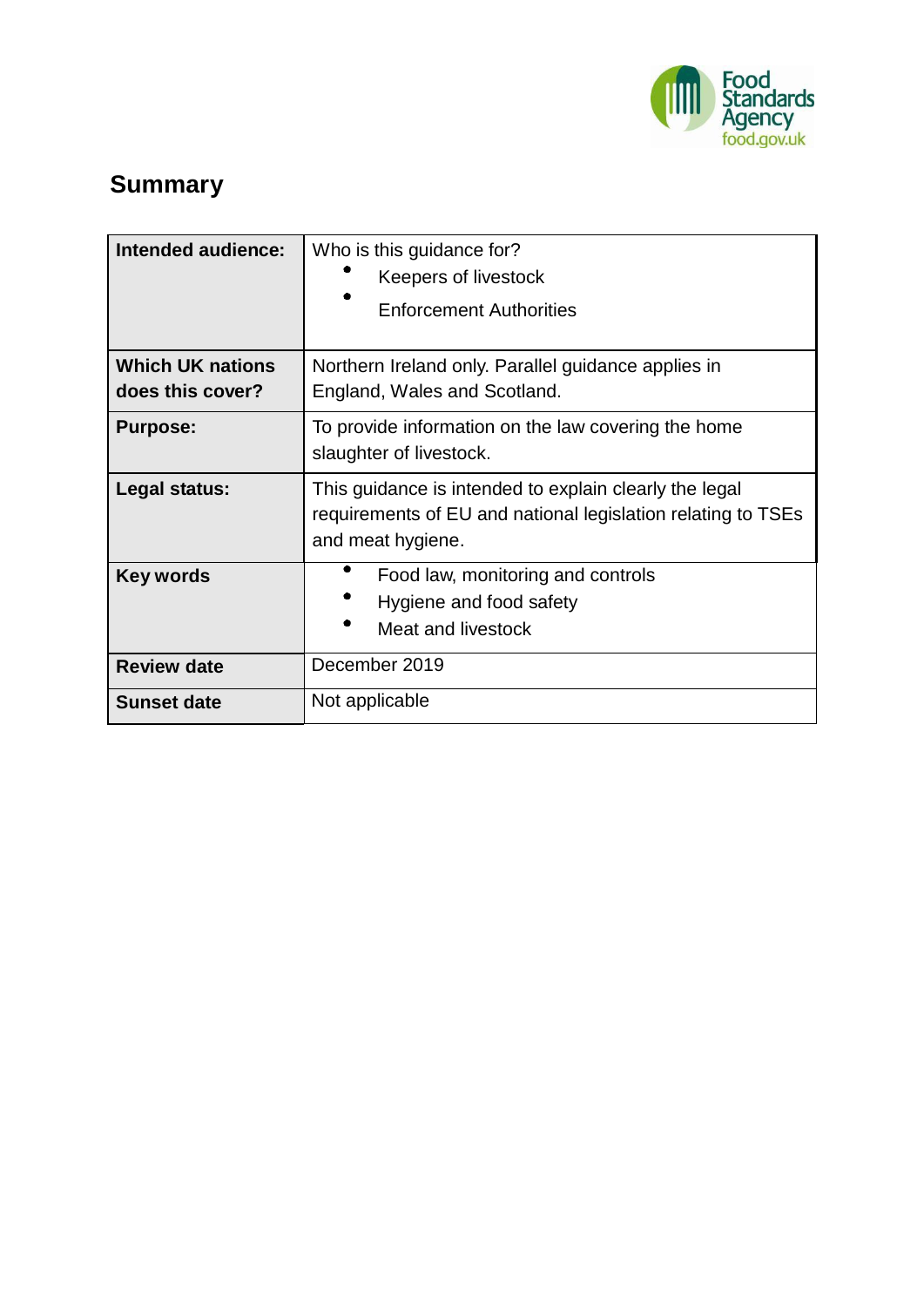

## <span id="page-2-0"></span>Revision history

This guidance follows the Government Code of Practice on Guidance. If you believe this guidance breaches the Code for any reason, please let us know by emailing [betterregulation@foodstandards.gsi.gov.uk.](mailto:betterregulation@foodstandards.gsi.gov.uk) If you have any comments on the guidance itself, please call us using the contact number on page 1.

| No. |                   | Revision Revision date Purpose of revision and<br>paragraph number | <b>Revised by</b> |
|-----|-------------------|--------------------------------------------------------------------|-------------------|
|     | September<br>2016 | Update legislative references and Joy Cresswell<br>contact details |                   |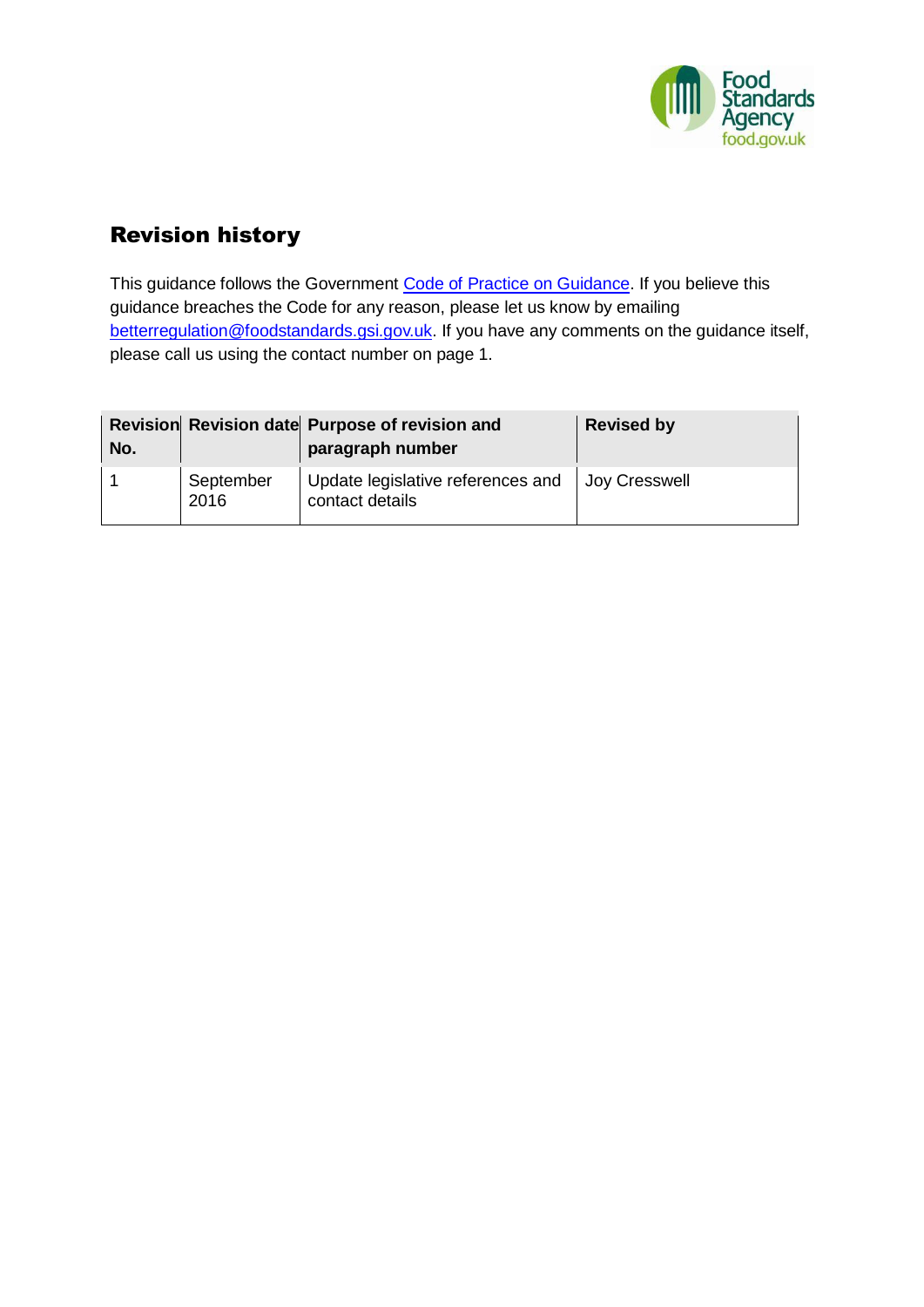

## <span id="page-3-0"></span>**Contents**

| Annex C - Definition of Specified Risk Material 18 |
|----------------------------------------------------|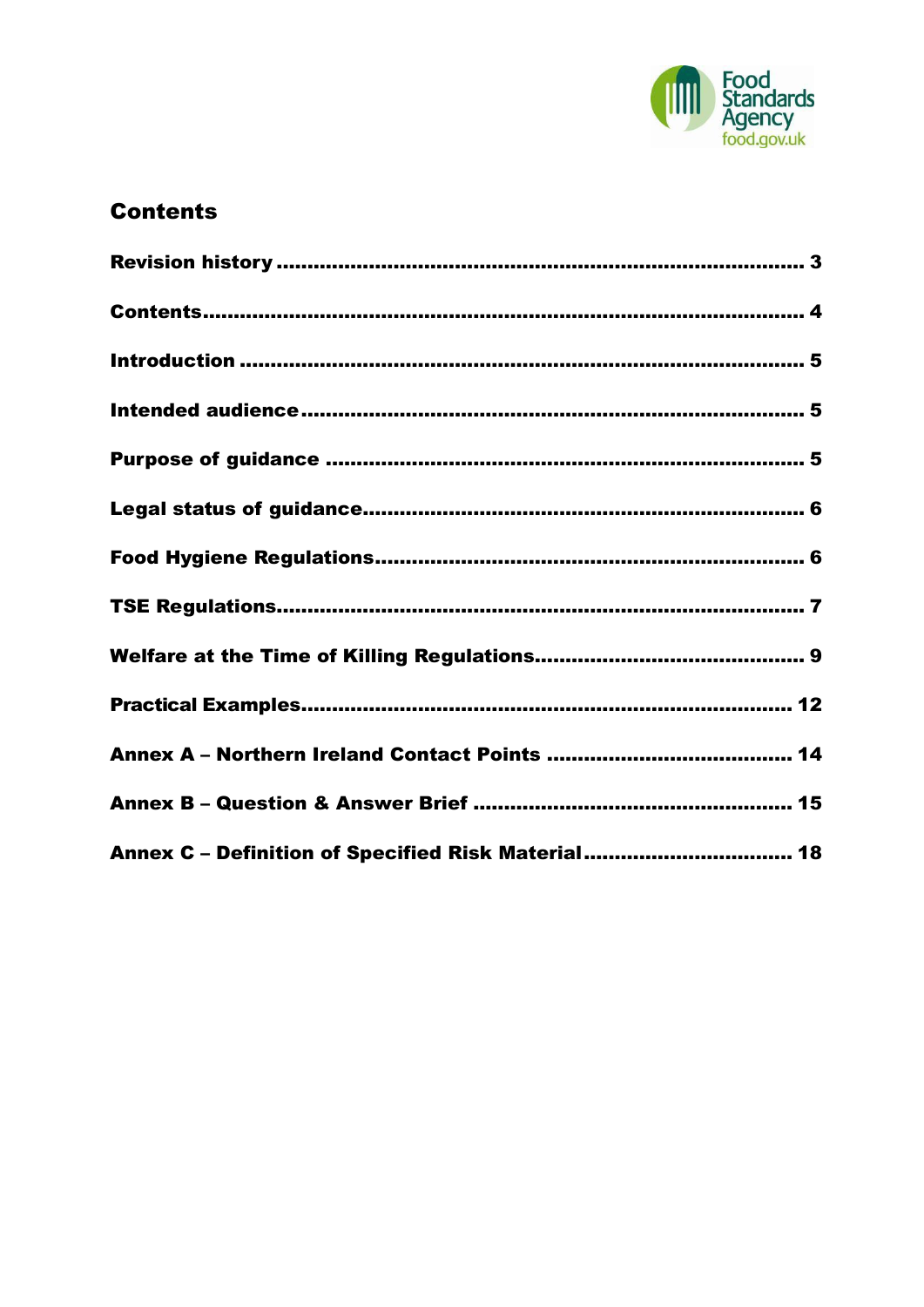## <span id="page-4-0"></span>Introduction

- 1. "Home slaughter" is the slaughter of a livestock animal by its owner on their property for their own personal consumption or that of members of their immediate family living there. Home slaughter cannot take place in an approved slaughterhouse.
- 2. "Home slaughter" is distinct from "private slaughter" which is when the owner of the animal sends it to an approved slaughterhouse to be slaughtered and the fit meat is returned to the owner.
- 3. It should be noted that home slaughter is likely to carry a greater human health risk than slaughter that takes place in approved premises.

### <span id="page-4-1"></span>Intended audience

- 4. Livestock<sup>1</sup> owners considering slaughter on farm<sup>2</sup> for their own personal consumption or that of members of their immediate family living there.
- 5. Enforcement Authorities<sup>3</sup> which are responsible for the enforcement of Animal Welfare and the domestic Food Hygiene and Transmissible Spongiform Encephalopathy (TSE) Regulations on farm.

## <span id="page-4-2"></span>Purpose of guidance

- 6. To provide advice on the conditions that must be met to allow the legal home slaughter of livestock.
- 7. To minimise any potential risks to human health.

<sup>1</sup> This Guide is not intended to cover all livestock species but it does cover those species for which we receive most enquiries. It is particularly applicable to cattle, sheep and goats where TSE controls apply

 $^2$  For the purpose of this guide, "farm" is defined as any premises where livestock are kept.

<sup>3&</sup>lt;br>To find your District Council go to <u>https://www.nidirect.gov.uk/contacts/local-councils-in-northern-ireland</u>. DAERA is responsible for the enforcement of TSE and Welfare Regulations in N.I[. https://www.daera-ni.gov.uk/](https://www.daera-ni.gov.uk/)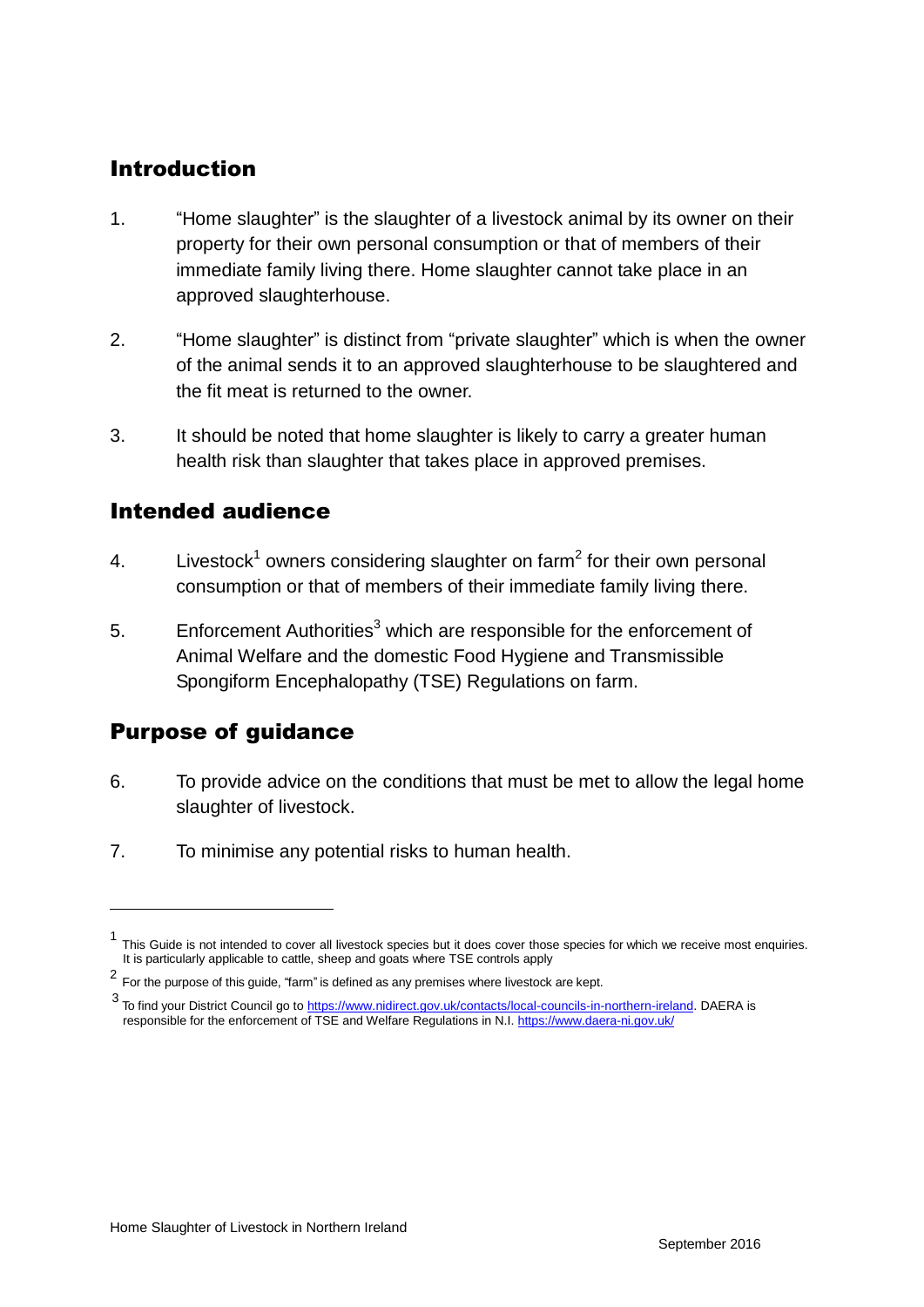## <span id="page-5-0"></span>Legal status of guidance

8. These guidance notes have been produced to explain clearly the legal requirements of the EU Food Hygiene Regulation (EC) No. 853/2004<sup>4</sup> as amended, EU Transmissible Spongiform Encephalopathies Regulation (EC) No. 999/2001 (as amended)<sup>5</sup>, Food Hygiene Regulations (Northern Ireland) 2006 (as amended)<sup>6</sup> and Transmissible Spongiform Encephalopathies (Northern Ireland) Regulations 2010<sup>7</sup>. The guidance cannot cover every situation and you may need to consider the relevant legislation itself to see how it applies in your circumstances. If you do follow the guidance notes they will help you to comply with the law. Livestock keepers or businesses with specific queries may wish to seek the advice of their local enforcement authority, which will usually be the environmental health department of their District Council (DC) or Department of Agriculture, Environment and Rural Affairs (DAERA), Divisional Veterinary Office (DVO).

## <span id="page-5-1"></span>Food Hygiene Regulations

- 9. The Food Hygiene Regulation (EC) No 853/2004 indicate that in most cases meat sold for human consumption must be from animals slaughtered in an approved slaughterhouse. Such slaughter would, amongst other things, be subject to inspection and verification by DAERA VPHTP on behalf of the Food Standards Agency (FSA). Only in very limited circumstances may meat from livestock animals slaughtered on-farm in an emergency be placed on the market for sale for human consumption. This guide explains what "placing on the market" means in the context of home kills and how Transmissible Spongiform Encephalopathy (TSE) controls affect lawful options.
- 10. DCs are responsible for enforcing on farm the domestic Food Hygiene Regulations. DAERA Veterinary Service (VS) is responsible for enforcing on farm the domestic TSE Regulations. These domestic Regulations provide for the enforcement of the EU Food Hygiene Regulations and the EU TSE Regulations.

<sup>4&</sup>lt;br>5 OJ L 139, 30.04.2004

 $6^{\circ}$  OJ L 147, 31.05.2001

Food Hygiene Regulations (NI) 2006, SR 2006 No 3 as amended.<br>7. Free missible Consuitant Encaptale at this Parulations (NI) 2016

Transmissible Spongiform Encephalopathies Regulations (NI) 2010, SR 2010 No 406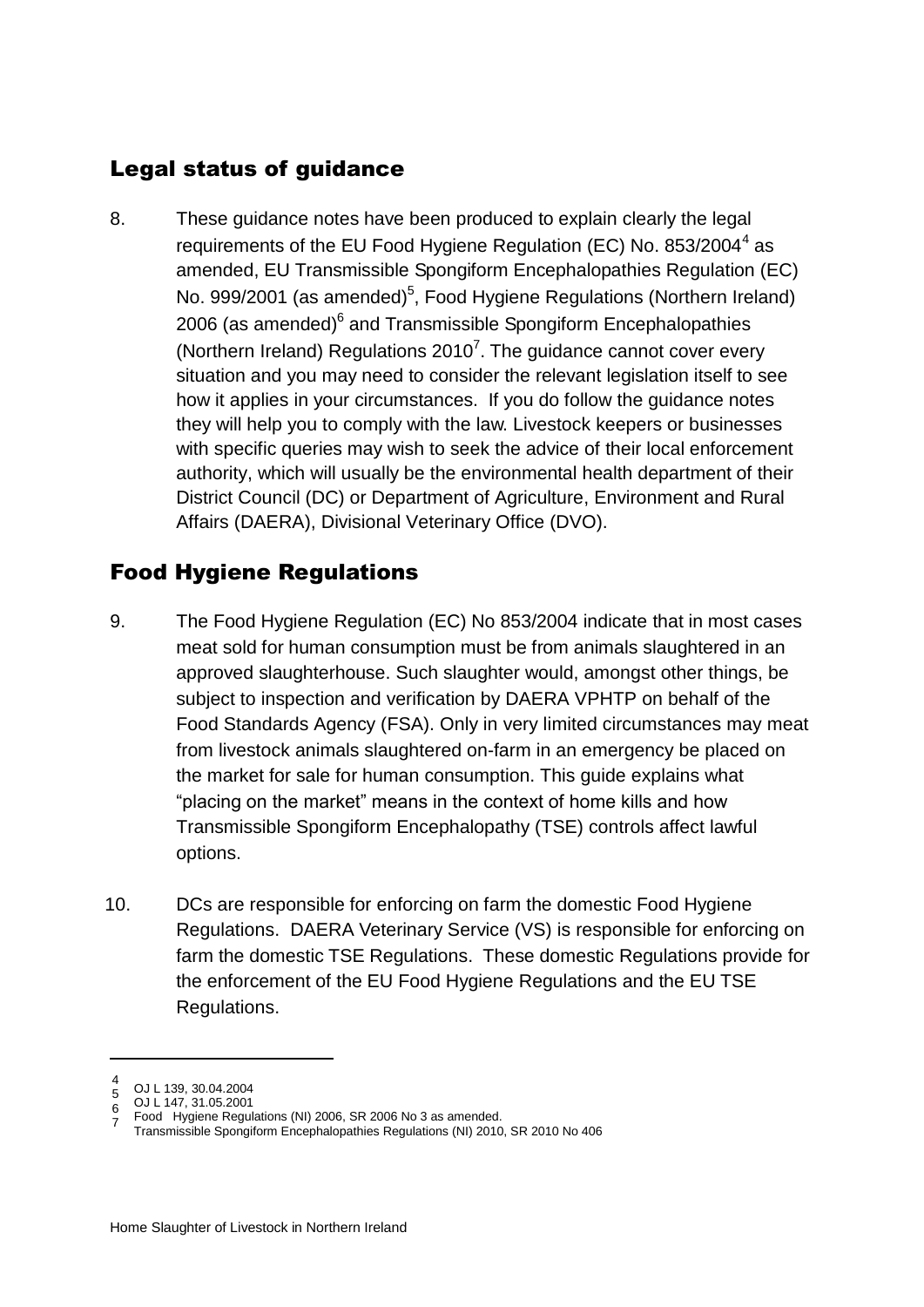11. The legality of slaughter outside approved establishments depends on whether it is intended that the resulting meat will be sold or "*placed on the market".* "Placing on the market" is defined as "the holding of food or feed for the purpose of sale, including offering for sale or any other form of transfer, whether free of charge or not, and the sale, distribution and other forms of transfer themselves" (Regulation (EC) No. 178/2002, Article 3). For example, the supply of a carcase back to the owner by an approved slaughterhouse operator or slaughterman amounts to placing on the market under this definition because:

a. There is supply of food in the course of a business; and

b. Supply occurs, because the product returned after slaughter (i.e. the dressed carcase or meat) is fundamentally different in kind to what was delivered to the slaughterhouse or slaughterman (i.e. the live animal).

Therefore, for home slaughter to be legal and exempt from the Hygiene Regulations, the owner must only supply his immediate family who share the household. If the owner does supply others this is illegal under the Food Hygiene Regulations (Northern Ireland) 2006 and DC officers may certify that meat has not been produced, processed or distributed in accordance with those Regulations. Such meat would then be treated as failing to comply with food safety requirements under section 8 of the Food Safety (Northern Ireland) Order 1991. An order for its condemnation could then be obtained from a Justice of the Peace.

In carrying out this enforcement role, enforcement authorities will need to liaise with the Food Standards Agency. A list of contact points is at Annex A.

## <span id="page-6-0"></span>TSE Regulations

12. The European Commission considers that the EU TSE Regulations apply wherever a TSE susceptible animal is slaughtered (**including home slaughter**).

That means that after slaughter of cattle, bison, buffalo, sheep or goats, the specified risk material (SRM) must be removed, stained and disposed of in accordance with both the EU TSE Regulation (EC) No. 999/2001 and Regulation (EC) No. 1069/2009 on animal by-products. SRM is those parts of the animal most likely to contain BSE infectivity in an infected animal. A full list of SRM and details of the staining requirements are at Annex C. SRM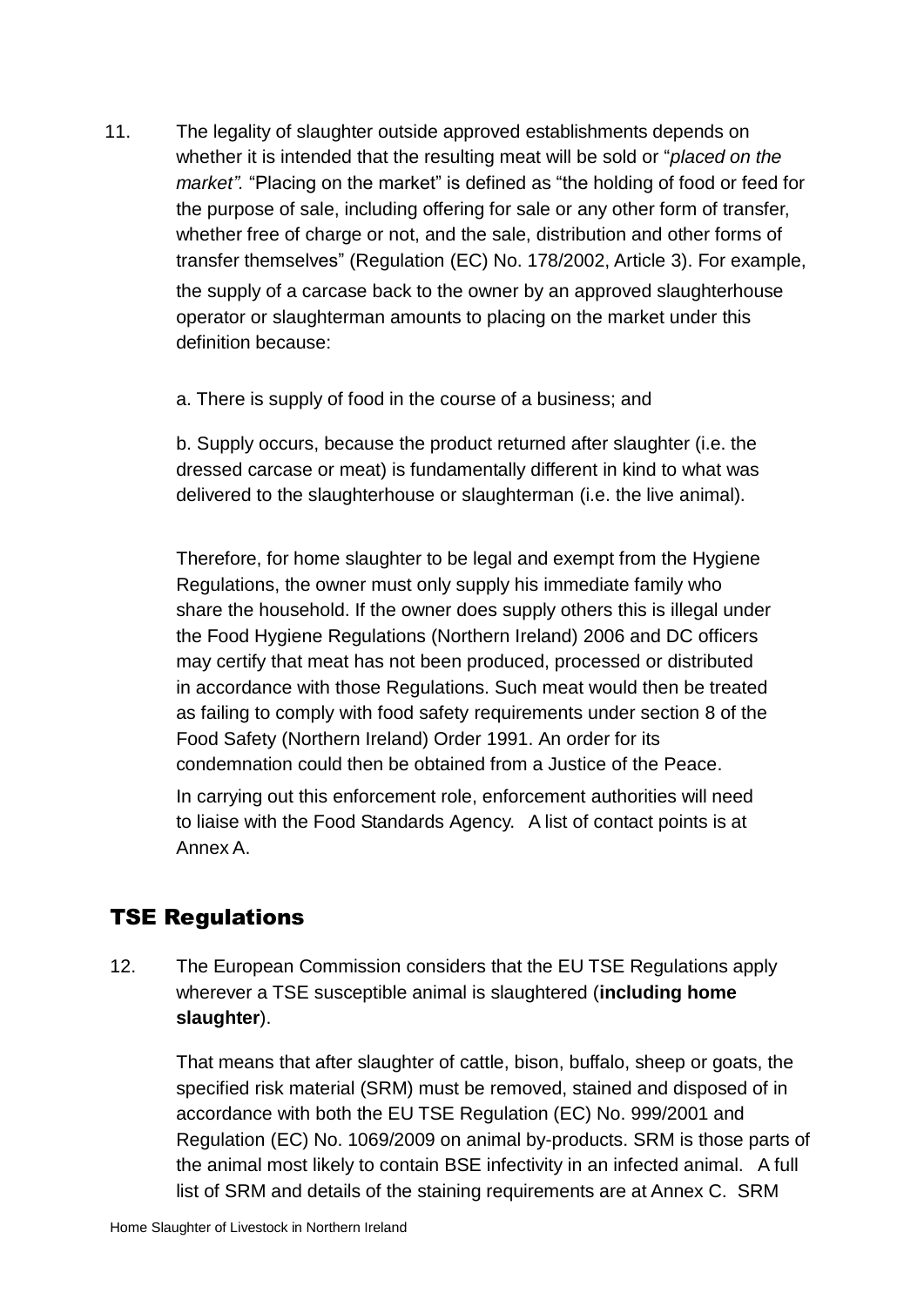must be disposed of in an approved category 1 rendering or incineration plant.

- 13. From 1 March 2013 healthy cattle born in the UK or any other EU Member State other than Romania or Bulgaria and any third country that are slaughtered for food do not need to be tested for BSE.
- 14. The following cattle must still test negative for BSE prior to consumption of the meat:
	- Healthy cattle aged over 30 months slaughtered for human consumption which were born in Romania, Bulgaria, Croatia and all non-EU countries
	- Emergency slaughter cattle aged over 48 months (i.e. an otherwise healthy animal that has suffered an accident that prevented its transport to the slaughterhouse.)
- 15. Testing involves taking the identified head (the eartags must remain attached) to an approved laboratory (e.g. Agri-Food and Bioscience Institute) under licence or a DAERA approved TSE sampling site.
- 16. Meat from the animal should only be consumed if the BSE test is negative. If the test is positive, the carcase, the hide, and all parts of the body must be disposed of as a category 1 animal by- product. Contacts to advise on BSE testing and the disposal of animal by-products are listed at Annex A
- 17. The domestic TSE Regulations in Northern Ireland make provision for the enforcement of the EU TSE Regulation in Northern Ireland. Like all EU Regulations, the EU TSE Regulation is "directly applicable" in all Member States (i.e. it is automatically the law in those States with effect from the date from which it applies).
- 18. The domestic TSE Regulations allow DAERA to appoint inspectors to enforce the legislation and provide powers for inspectors to enter premises, seize any carcase or part carcase and dispose of it as necessary. Alternatively, an inspector may serve a notice on the owner requiring disposal.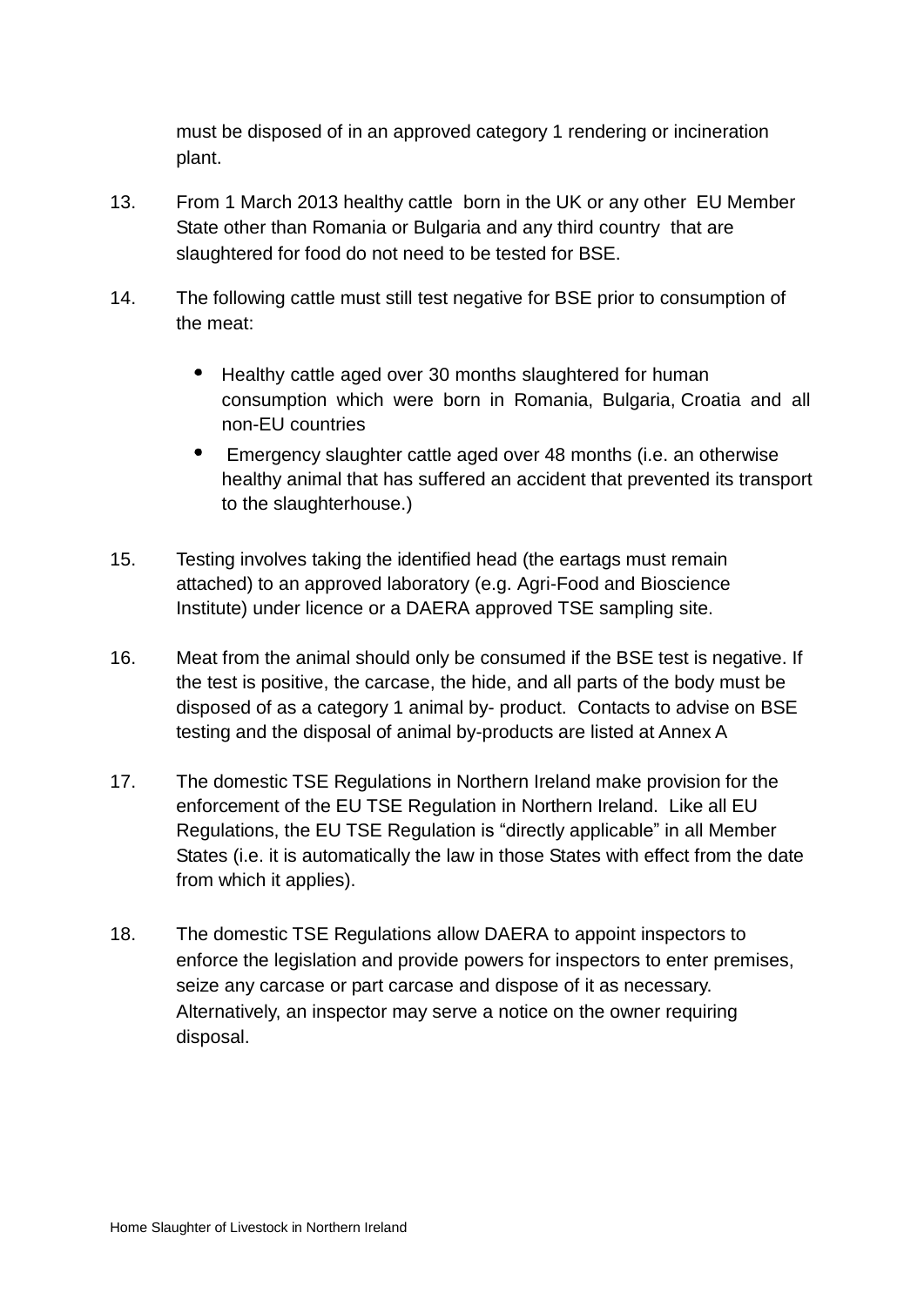## <span id="page-8-0"></span>Welfare at the Time of Killing Regulations

- 19. There is also legislation to protect the welfare of livestock animals $<sup>8</sup>$  when</sup> they are killed. Killing must be carried out in accordance with the requirements of Regulation (EC) No 1099/2009<sup>9</sup> on the Protection of Animals at the Time of Killing and The Welfare of Animals at the Time of Killing Regulations (Northern Ireland) 2014 (WATOK). The Regulations are enforced by DAERA in approved slaughterhouses. Outside of approved establishments (**i.e. home slaughter**) the Regulations are enforced by DCs with the support of DAERA as required.
- 20. Where animals are home killed they must be spared any avoidable pain, distress or suffering during their killing process. Home killed a nimals may only be killed after stunning in accordance with the methods and specific requirements in Regulation (EC) No 1099/2009 and The Welfare of Animals at the Time of Killing Regulations and the loss of consciousness and sensibility of the animal must be maintained until the death of the animal.
- 21. The methods most commonly available for home kills are captive bolt or firearm with free projectile followed by immediate bleeding by severance of the carotid arteries or the vessels from which they arise.
- 22. Anybody who kills an animal or handles it immediately before killing must be sufficiently competent to conduct the operation without causing the animal any avoidable pain, distress or suffering.

<sup>8</sup> For further information, please go to: <https://www.daera-ni.gov.uk/topics/animal-health-and-welfare/animal-welfare> [http://eur-lex.europa.eu/LexUriServ/LexUriServ.do?uri=OJ:L:2009:303:0001:0030:EN:PDF](http://eur-lex.europa.eu/LexUriServ/LexUriServ.do?uri=OJ%3AL%3A2009%3A303%3A0001%3A0030%3AEN%3APDF)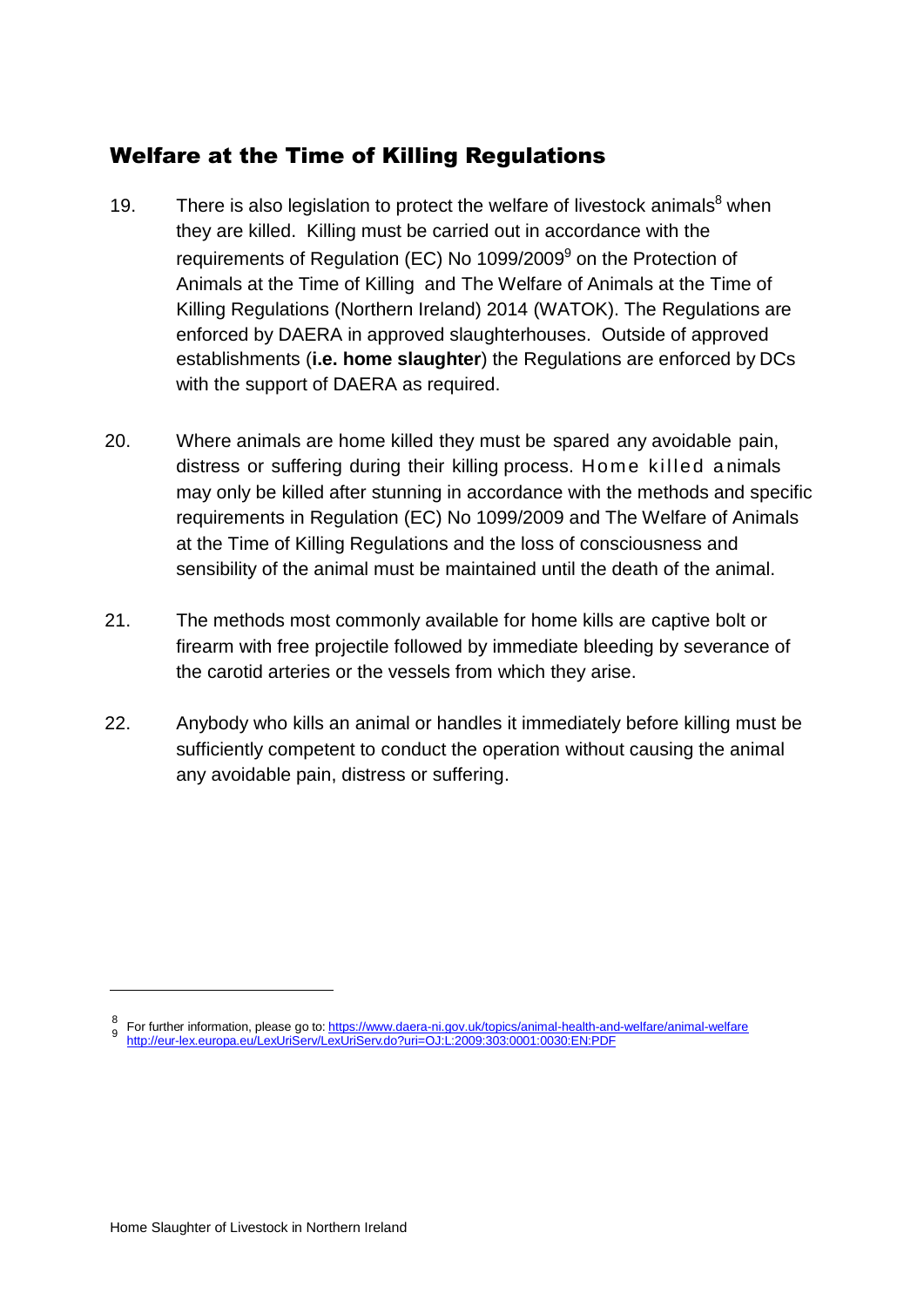- 23. Slaughter of animals by methods prescribed by religious rites is only permitted in approved slaughterhouses.
- 24. The Humane Slaughter Association has published a leaflet entitled *On-farm slaughter of Livestock for Consumption,* which provides detailed information on legislation and best practice for farmers on humane slaughtering on farm. The leaflet can be found at [www.hsa.org.uk.](http://www.hsa.org.uk/) A point of contact is also provided at Annex A.

## <span id="page-9-0"></span>Practical Examples

25. The following examples illustrate the consequences of the application of the legal requirements in practical terms.

### *Home slaughter by the farmer for his own consumption and/or that of his immediate family living in the same household*

26. This is **lawful**. As the farmer does not, in these circumstances, act as a food business operator, the EU Food Hygiene Regulations do not apply. However home slaughter does fall within the scope of WATOK, the TSE and animal by-products (ABP) Regulations. So animals must be slaughtered humanely, SRM must be removed, stained and disposed of as a category 1 animal byproduct. Cattle requiring BSE testing must test negative before consumption.

#### *Home slaughter by the farmer for consumption by bed and breakfast guests*

27. This is **unlawful**. The farmer would be supplying the meat in the course of a business i.e. carrying out the slaughter of his animal with the intention of supplying it to the guests staying at the farm's bed and breakfast business. This would contravene the Food Hygiene Regulation (EC) No. 853/2004. Meat supplied to bed and breakfast guests must be from animals slaughtered in an approved slaughterhouse.

#### *Slaughter in someone else's unapproved premises*

28. This is **unlawful**. Unapproved premises include any place used for slaughtering animals other than an approved slaughterhouse (e.g. field, barn, warehouse, vehicle, and unapproved slaughterhouse). The operator of the unapproved premises would be supplying goods (i.e. meat) back to the farmer in the course of a business. They would therefore be placing the meat on the market. The slaughter would be an offence, as would any subsequent sale or supply of meat.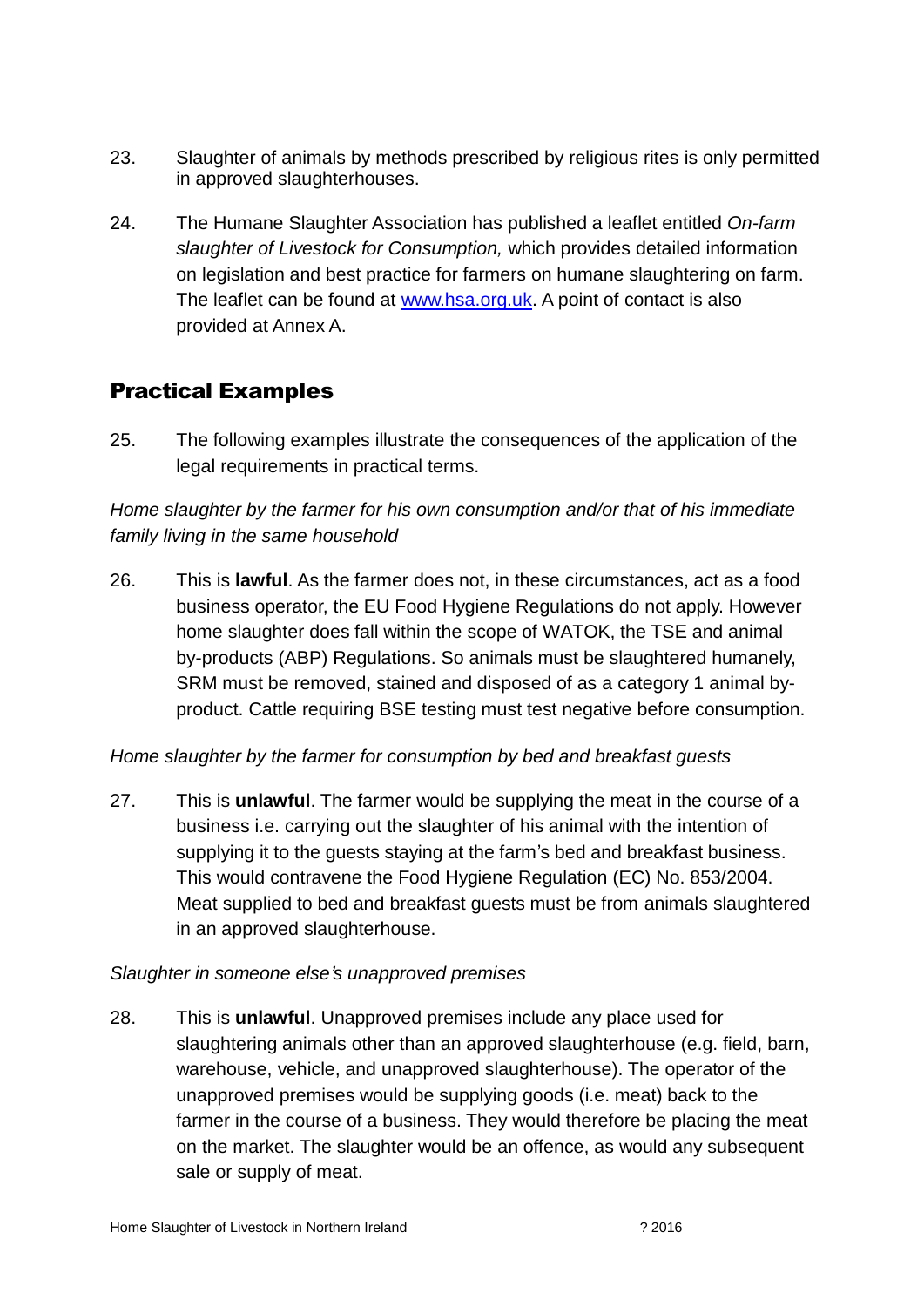## *Private Slaughter in an approved slaughterhouse*

29. This is **lawful**. Please refer to paragraph 2 for the meaning of "private slaughter".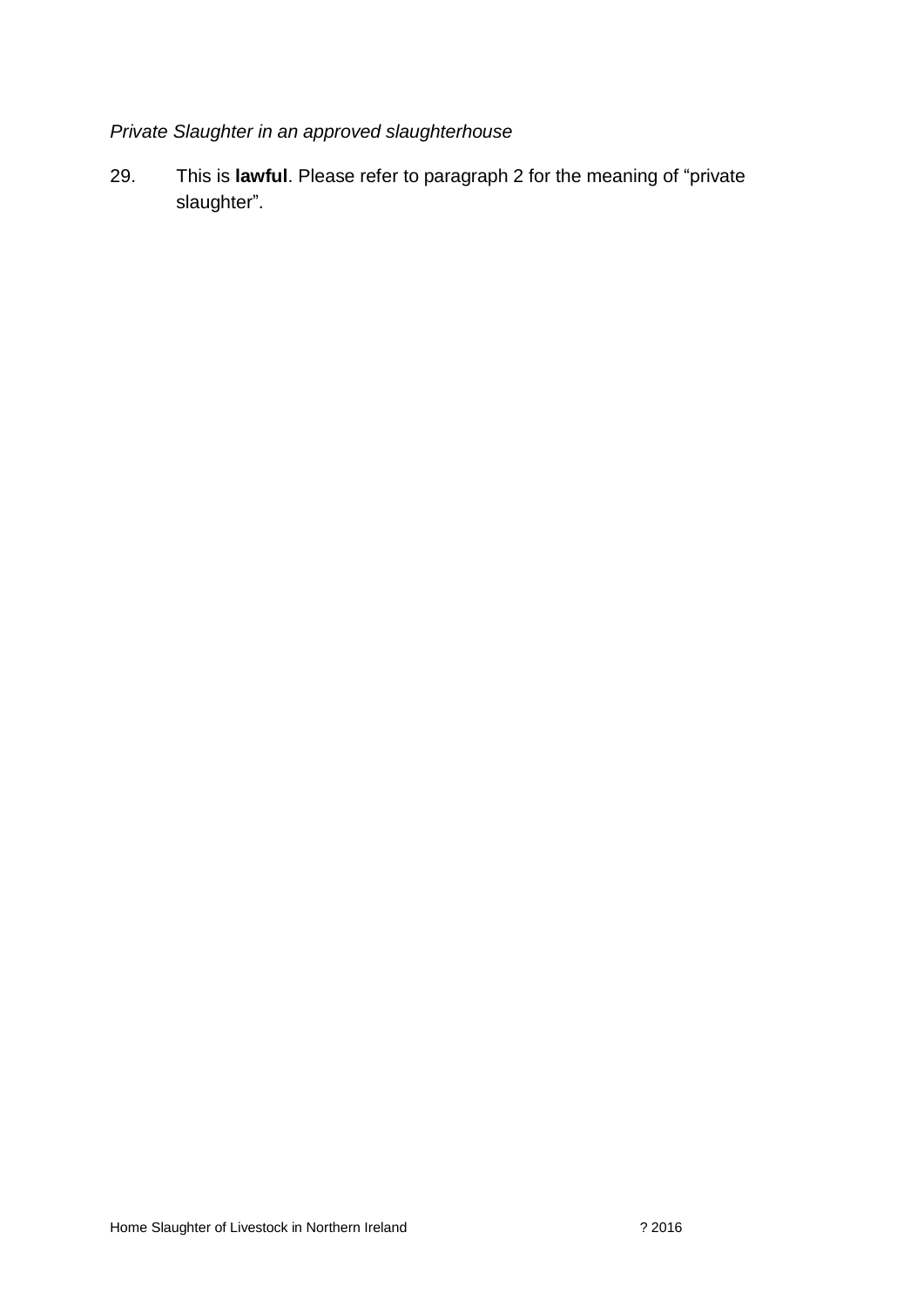### <span id="page-11-0"></span>**Annex A**

## **Northern Ireland Contact Points**

#### **FSA – Food Hygiene**

| <b>Food Standards</b> | <b>Food Standards Agency NI</b> | Telephone: 028 9041 7700                             |
|-----------------------|---------------------------------|------------------------------------------------------|
| <b>Agency NI</b>      | 10a-10c Clarendon Road          | Fax: 028 9041 7726                                   |
|                       | Belfast, BT1 3BW                | Email:<br>executive.support@foodstandards.gsi.gov.uk |

#### **DAERA Veterinary Service Animal Health – Welfare at time of killing**

| <b>DAERA Direct Regional</b> |                                                                        |
|------------------------------|------------------------------------------------------------------------|
| <b>offices</b>               | https://www.daera-ni.gov.uk/publications/daera-direct-regional-offices |
|                              |                                                                        |

#### **DAERA Veterinary Service Animal Health – Disposal of Animal By-Product Issues**

| <b>Gerry McElvogue   Portal Inspection Office</b> | Telephone: 028 9075 8969             |
|---------------------------------------------------|--------------------------------------|
| <b>Coastal House</b>                              | Email: gerry.mcelvoque@dardni.gov.uk |
| 17 Herdman Channel Road                           |                                      |
| Belfast Harbour Estate Belfast,                   |                                      |
| BT3 9AL                                           |                                      |
|                                                   |                                      |

#### **Humane Slaughter Association – On-Farm Slaughter of Livestock for Consumption**

|                    | Humane Slaughter The Old School Brewhouse | Telephone: 01582 831 919 |
|--------------------|-------------------------------------------|--------------------------|
| <b>Association</b> | Hill Wheathampstead Herts,                | Fax: 01582 831 414       |
|                    | AL4 8AN                                   | Email:info@hsa.org.uk    |
|                    |                                           |                          |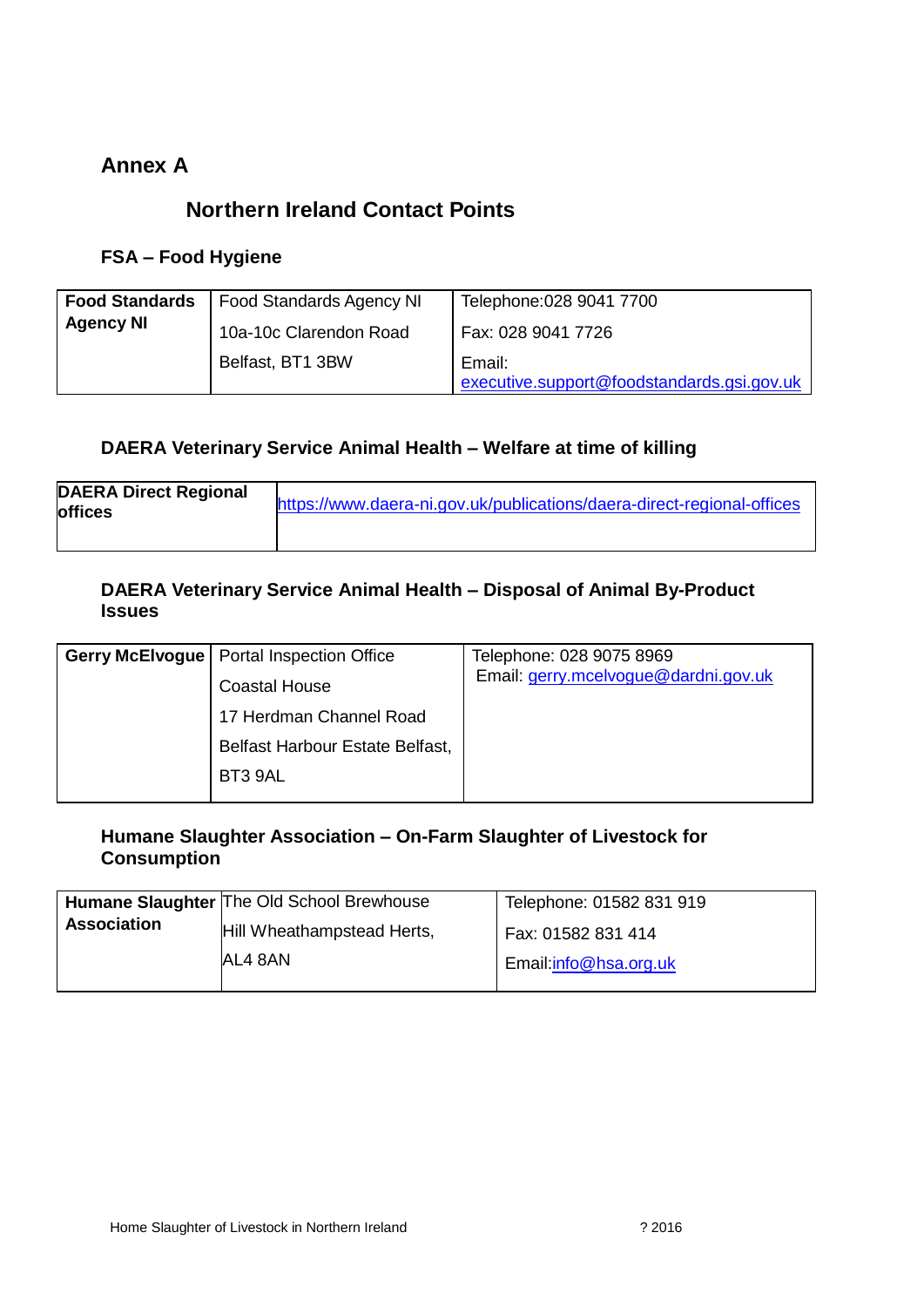#### **Approved Laboratories in Northern Ireland**

#### **(For TSE Brainstem Sampling)**

| <b>TSE Surveillance</b> | AFBI                      | Telephone: 028 9052 5813  |
|-------------------------|---------------------------|---------------------------|
|                         | 12 Stoney Road, Stormont, | Fax: 028 9052 5750        |
|                         | Belfast, Co Antrim        | Email: info@afbini.gov.uk |
|                         | Northern Ireland, BT4 3SD |                           |

#### **Slaughterhouses Approved To Slaughter OTM Cattle:**

A list can be obtained from the Operational Policy & Delivery Team at

the email address below [executive.support@foodstandards.gsi.gov.uk](mailto:executive.support@foodstandards.gsi.gov.uk)

#### **Cutting Plants Authorised To Process Carcases Of OTM Cattle:**

[www.food.gov.uk/foodindustry/meat/meatplantsprems/otmplants](http://www.food.gov.uk/foodindustry/meat/meatplantsprems/otmplants)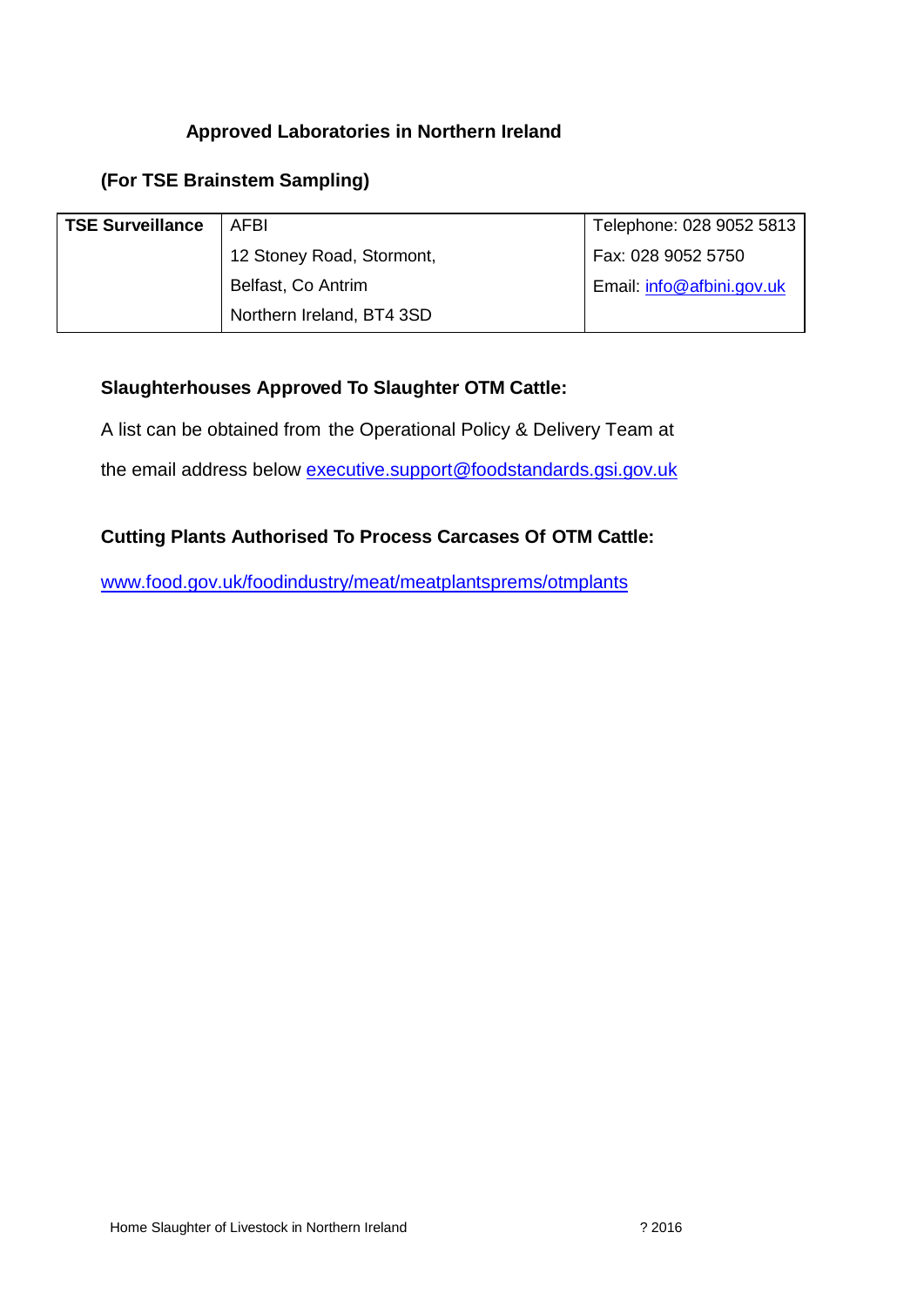## <span id="page-13-0"></span>Annex B

### **Question & Answer Brief**

#### *Q1. My bovine animal is restricted on farm by IRM restrictions (such as NNO, IDQ or DOBQ). Can I carry out a home kill?*

Yes. The Cattle Identification legislation does not prohibit cattle keepers from slaughtering their cattle on farm for their own consumption even if they are restricted due to non-compliance with identification, registration and movement rules, subject to the normal rules for home kills.

#### *Q2. Can I eat any meat from my own animals?*

Yes. However, you must ensure that your animal is slaughtered and prepared lawfully (see below).

#### *Q3. How should I have my own animals slaughtered for my own consumption?*

There are two lawful ways in which to have your animals slaughtered and prepared for your own consumption:

- (a) in an approved slaughterhouse; or
- (b) on your farm by *you*

The Food Standards Agency advises that option (a) would generally carry a lower risk to your health than option (b).

#### *Q4. What should I do with the waste material?*

If you slaughter the animal yourself on your farm, any part of the carcase you do not consume would be classed as animal by-products under the EU Animal By-Products Regulation (EC) No.1069/2009. The waste material would have to be disposed of in line with the Regulation, for example by arranging for the material to be rendered or incinerated. Your local DAERA DVO or District Council can advise on what your options would be. SRM must be removed from cattle, sheep and goats and must not be consumed. SRM must be stained and disposed of as Category 1 animal byproduct.

#### *Q5. Can I sell the meat from my own animals?*

Only if the animal has been slaughtered at an approved slaughterhouse would it be lawful for you to place the meat on the market. For example by offering it for sale in your farm shop or serving it to guests of your bed and breakfast enterprise.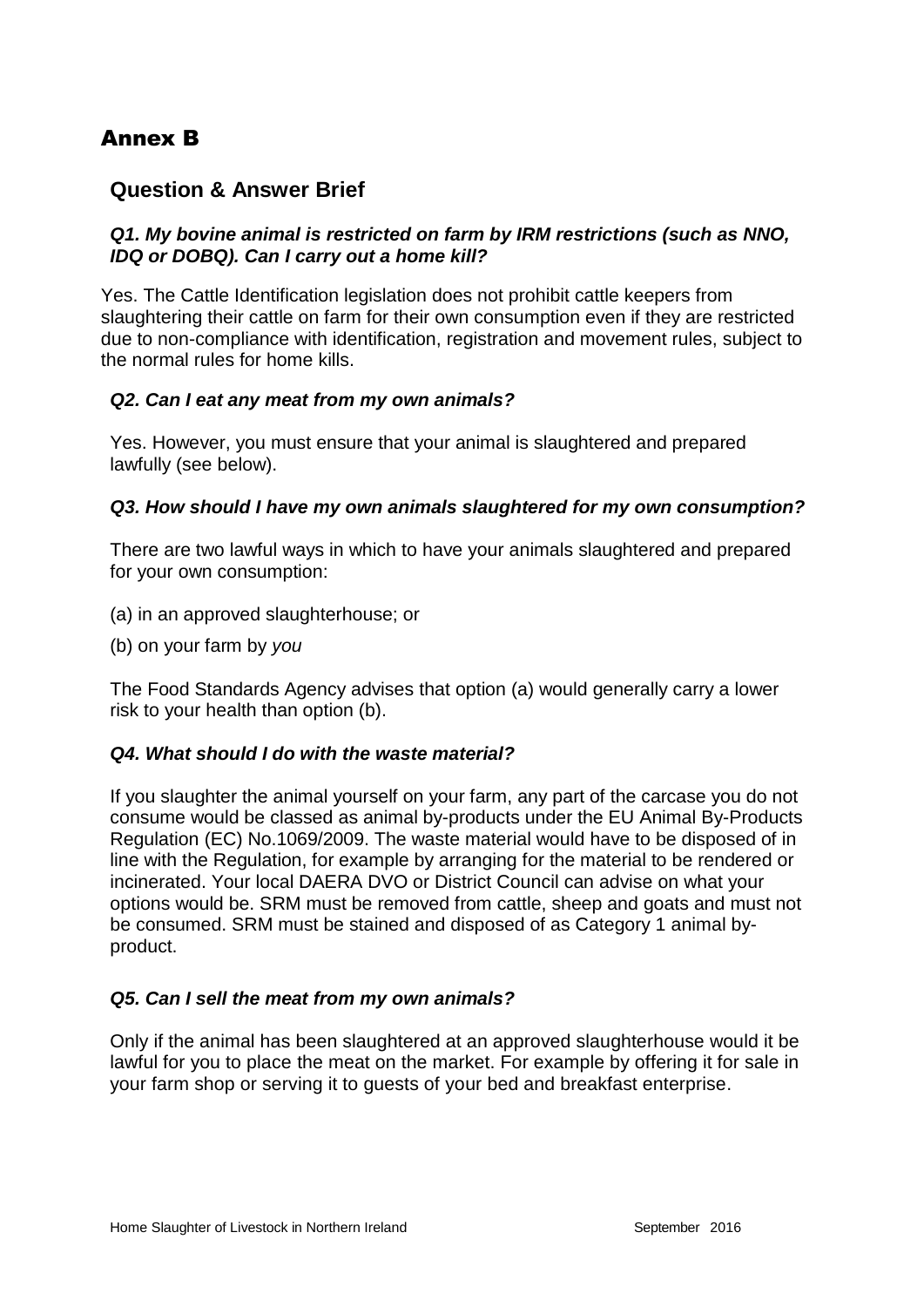#### *Q6. Does the restriction on supplying home slaughtered meat apply to partnerships or joint owners?*

Yes, unless the partner or joint owners are family members living as part of the household. It is unlikely that a Court would decide that supplying meat from a home slaughter would be rendered lawful simply because the supply was carried out within a partnership or to a co-owner.

#### *Q7. What about TSE controls for home slaughtered pigs, poultry, farmed game or rabbits?*

The TSE Regulations do not apply to pigs, poultry, farmed game and rabbits.

#### *Q8. Can I eat my home-bred cow which was born before 1 August 1996?*

No. Domestic TSE Regulations prohibit the slaughter of cattle born or reared in the UK before 1 August 1996 for human consumption. It is also an offence to send cattle born or reared in the UK before 1 August 1996 to an approved slaughterhouse.

#### *Q9. Can an approved slaughterhouse undertake a private slaughter for me?*

Yes, if the slaughter takes place in an approved slaughterhouse. A private slaughter would be subject to exactly the same rules and procedures as a conventional (commercial) slaughter.

#### *Q10. Can l have an animal privately slaughtered other than in an approved slaughterhouse?*

No. Except by yourself on farm (see Q3 above), bison (in exceptional circumstances) and in an emergency following an accident where the animal is unable to be moved to the slaughterhouse for welfare reasons. There is also an exemption which allows the slaughter of small quantities of poultry or lagomorphs.<sup>10</sup>

<sup>10</sup> <http://www.food.gov.uk/sites/default/files/multimedia/pdfs/oppolicy-meatestablishments.pdf>